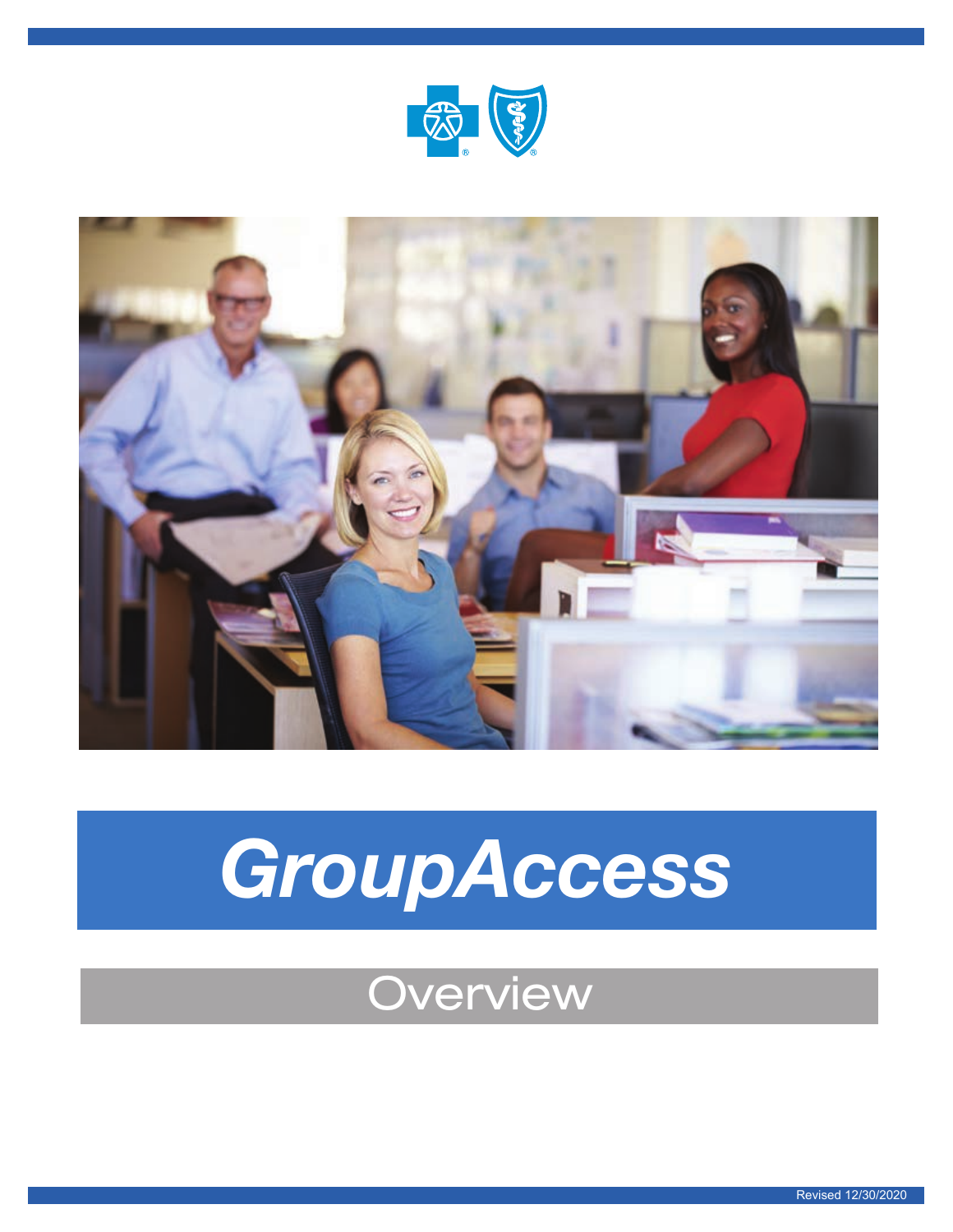### **Welcome to GroupAccess!**

If you have not yet registered for **GroupAccess,** please select *Register Now*  and create a user ID. When your user ID is activated, you will receive an email with a temporary password for your initial log in. Don't forget your user ID!

**PLEASE NOTE:** This approval process may take up to 48 hours.

| .<br>$\sim$ 10<br>$\cdots$ | <b>GROUPACCESS</b><br>for Employers<br><b>USERNAME:</b><br>Forgot username?<br>Forgot password?<br>PASSWORD: |
|----------------------------|--------------------------------------------------------------------------------------------------------------|
|                            | Remember Username<br><b>SIGN IN</b><br>Don't have an account? Register Now -                                 |
|                            | <b>SIGN IN</b>                                                                                               |
|                            | Don't have an account? Register Now -                                                                        |

Once you receive the temporary password, you can sign in to GroupAccess. You will then be asked to customize your password and complete your profile.

**PLEASE NOTE:** The temporary password is valid only for a short time, so you should log in as soon as possible.